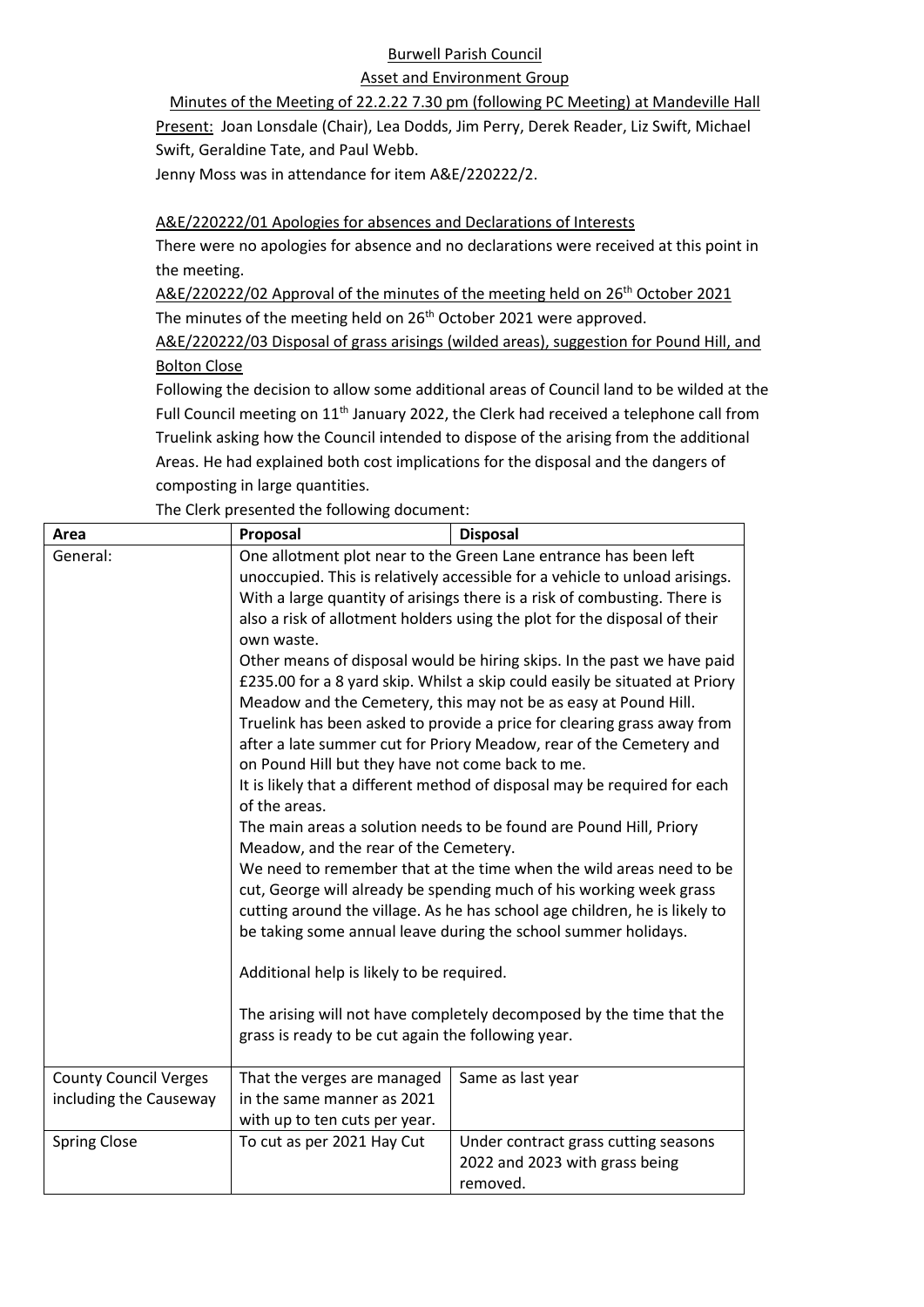|                       |                                 | Please be aware that collecting of hay       |
|-----------------------|---------------------------------|----------------------------------------------|
|                       |                                 | by the contractor is becoming less cost      |
|                       |                                 | effective due to contamination               |
| Pauline's Swamp       | To cut as per 2021              | Under contract grass cutting seasons         |
|                       |                                 | 2022 and 2023 with grass being               |
|                       |                                 | removed.                                     |
|                       |                                 | Please be aware that collecting of hay       |
|                       |                                 | by the contractor is becoming less cost      |
|                       |                                 | effective due to contamination               |
| <b>Priory Meadow</b>  | To be cut with grass            | Arising from footpath cutting -<br>1.        |
|                       | collected, twice per year to    | cut using a mulching machine?                |
|                       | encourage wildflower            | Main field cuts:<br>2.                       |
|                       | growth. One cut early in the    | Options:                                     |
|                       | season and one cut late         | Heap in piles around the<br>а. -             |
|                       | summer. Footpaths to be cut     | edge of the site as long as                  |
|                       | to allow access to woods,       | there are no water courses                   |
|                       | benches etc.                    |                                              |
|                       | Discussion to be had with       | in the vicinity.<br>Remove to other areas of |
|                       |                                 | b.                                           |
|                       | contractor to check that they   | PC owned land eg                             |
|                       | have the necessary              | allotments                                   |
|                       | machinery to cut and collect    | Other removal<br>c.                          |
|                       | grass and as to the cost        |                                              |
|                       | implications for collecting     | Concerns                                     |
|                       | the grass                       | Amount of work in moving arisings into       |
|                       |                                 | heaps and time it will take will probably    |
|                       |                                 | need more input other than George.           |
|                       |                                 | Space available at allotment and             |
|                       |                                 | transport time                               |
|                       |                                 | Combustion risk                              |
| The Recreation Ground | Allow the perimeter of the      | To create further areas for wildflowers.     |
|                       | field outside of the trim track |                                              |
|                       | to be established as            | Outside of trim track only.                  |
|                       | wildflower areas. Regard will   |                                              |
|                       | need to be given to cutting     | What happened last year                      |
|                       | of the hedges in the spring     | George cut the areas very late on in the     |
|                       | and late autumn. Care must      | season. The arisings etc. were very dry      |
|                       | be taken to prevent weed        | and mulched up without the need for          |
|                       | growth on the exercise areas    | clearing. Hedge Contractor cut lower         |
|                       | and on the tarmac trim          | shrubs etc. at ground level when the         |
|                       | track.                          | hedges were cut.                             |
|                       | For a Community Garden          |                                              |
|                       | (benches etc) to be created     |                                              |
|                       | on the area adjacent to the     |                                              |
|                       | new car park, with the          |                                              |
|                       | remaining area to be            |                                              |
|                       | managed to encourage the        |                                              |
|                       | growth of wildflowers.          |                                              |
|                       | It is proposed that Wild        |                                              |
|                       | Burwell could manage the        |                                              |
|                       | wildflower areas at the         |                                              |
|                       | <b>Recreation Ground but</b>    |                                              |
|                       |                                 |                                              |
|                       | would need to submit a plan     |                                              |
|                       | detailing their intentions to   |                                              |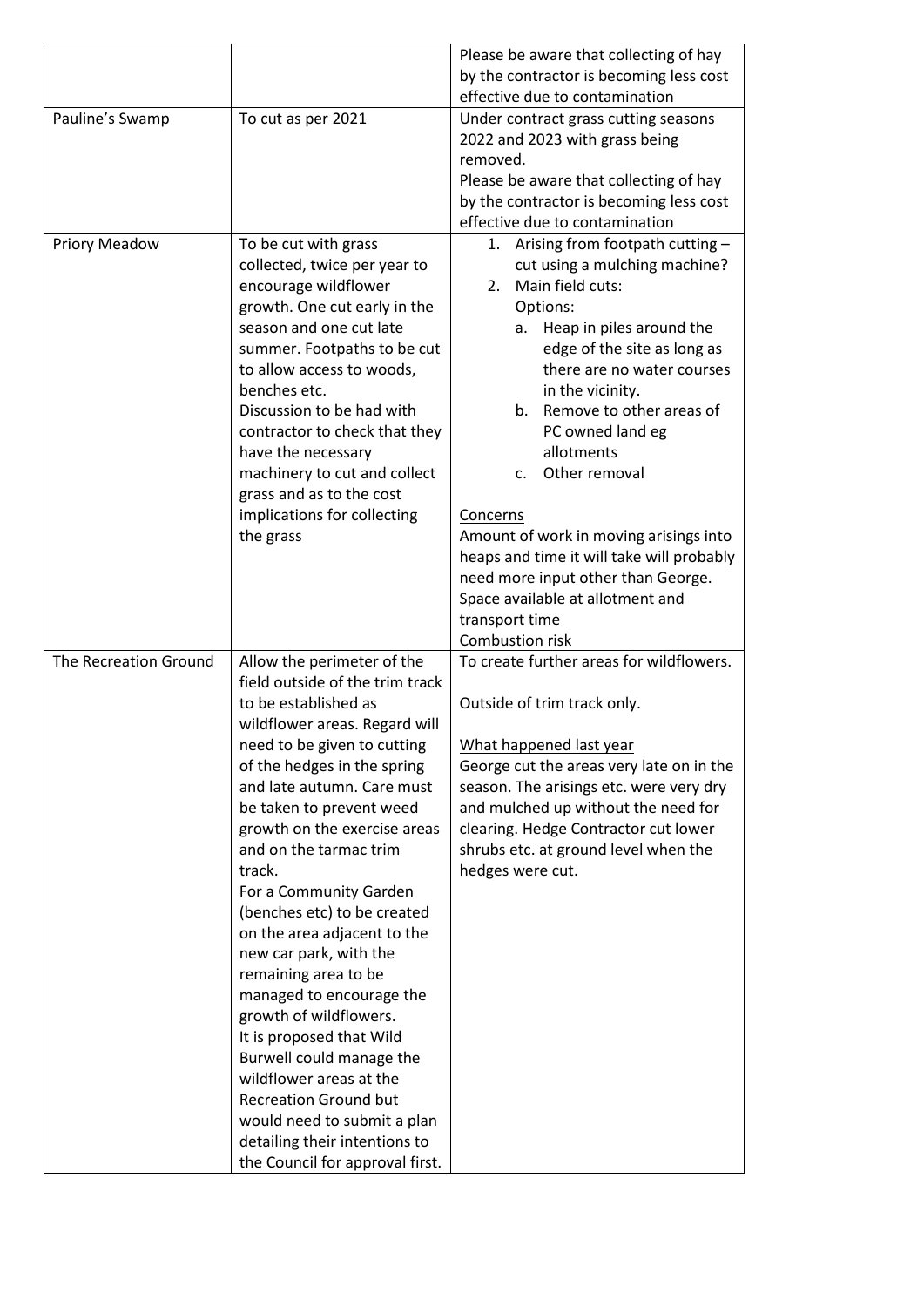| The Cemetery                                            | To use the rear, currently<br>unused, sections of the<br>cemetery to be managed in a<br>way to encourage<br>wildflowers. The areas to be<br>clearly marked as wildflower<br>areas and have a cut border<br>around the sections.<br>The remainder of the<br>cemetery to be cut in the<br>same way as 2021.                                                                                                                                                                                                                                                                                                                                                                                                     | Creation of further wildflower areas.<br>Options:<br>Heap in pile at the rear of the<br>a.<br>cemetery<br>Remove to other areas of PC<br>b.<br>owned land eg allotments<br>Other removal<br>c.<br>Concerns<br>Time to collect risings<br>Grass arisings from Pound Hill from last<br>year still present at the Cemetery<br>Lack of space at the allotments |
|---------------------------------------------------------|---------------------------------------------------------------------------------------------------------------------------------------------------------------------------------------------------------------------------------------------------------------------------------------------------------------------------------------------------------------------------------------------------------------------------------------------------------------------------------------------------------------------------------------------------------------------------------------------------------------------------------------------------------------------------------------------------------------|------------------------------------------------------------------------------------------------------------------------------------------------------------------------------------------------------------------------------------------------------------------------------------------------------------------------------------------------------------|
| Junction of the<br>Causeway and Silver<br><b>Street</b> | To be managed as a<br>wildflower verge. Care needs<br>to be taken with this area as<br>it is an awkward junction for<br>vehicles. Height of growth to<br>be monitored to ensure<br>visibility and area to have a<br>cut edge                                                                                                                                                                                                                                                                                                                                                                                                                                                                                  | Creation of further wildflower area but<br>awareness of the need for road safety.                                                                                                                                                                                                                                                                          |
| Junction of Hall Lane<br>and Park Road                  | To be managed as a<br>wildflower area as in 2021                                                                                                                                                                                                                                                                                                                                                                                                                                                                                                                                                                                                                                                              | Managed in the same way as last year                                                                                                                                                                                                                                                                                                                       |
| Pound Hill                                              | See suggestion from Jenny<br>Moss.<br>Minutes of the PC Meeting<br>11.1.2022<br>Michael Swift suggested that<br>the recommendation is a<br>document in progress, with<br>further investigation into<br>wilding taking place through<br>out the year, with any<br>agreed changes being<br>implemented for the 2023<br>season.<br><b>Michael Swift proposed,</b><br>seconded by Paul Webb that<br>the recommendation as put<br>forward by the Assets and<br><b>Environment Group should</b><br>be approved with some<br>flexibility in the longer term.<br>A vote was taken with 8<br><b>Councillors being in favour</b><br>and three abstentions.<br>Council resolved to approve<br>the recommendations of the | Last Year<br>George last year spent about 7 hours<br>clearing the area. Had heaped up a lot<br>of the arisings prior to Wild Burwell<br>helping (w/c 20.6.21).<br>5 or 6 trailer loads transported to the<br>cemetery. A pile of arisings still remain.<br>Options<br>Remove to another site eg cemetery or<br>allotments<br>Dispose of by other means     |
|                                                         | Group.<br>The Clerk requested some<br>clarification regarding Pound                                                                                                                                                                                                                                                                                                                                                                                                                                                                                                                                                                                                                                           |                                                                                                                                                                                                                                                                                                                                                            |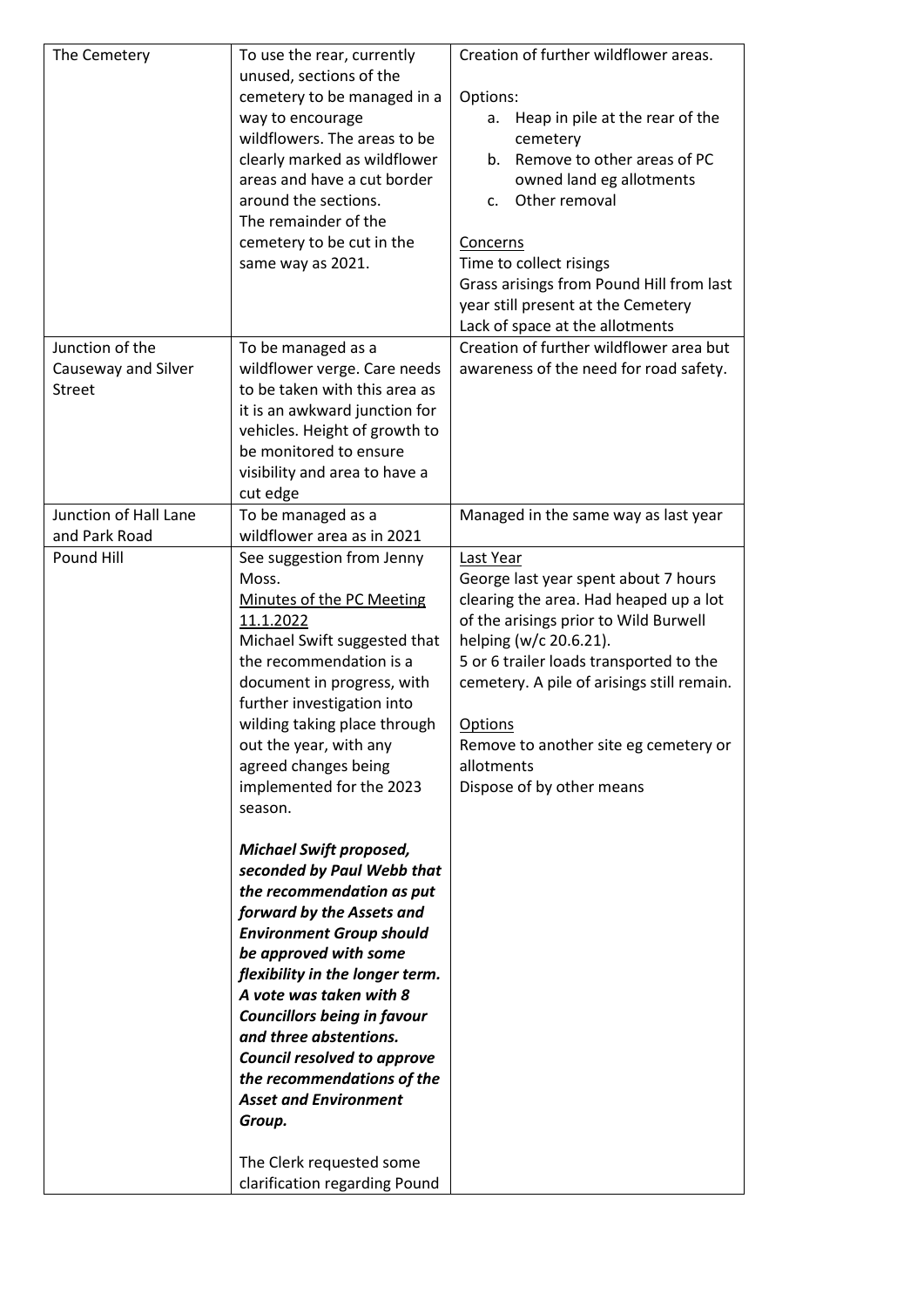|                                                          | Hill and whether areas<br>designated for the<br>wildflowers would be<br>allocated from the start of<br>the season. It was agreed<br>that this should be the case.                                                |                                                                                                                                     |
|----------------------------------------------------------|------------------------------------------------------------------------------------------------------------------------------------------------------------------------------------------------------------------|-------------------------------------------------------------------------------------------------------------------------------------|
| <b>Bolton Close</b><br>Areas all owned by<br><b>ECDC</b> | To support the request made<br>by residents to Derah<br>Seward (Wild Burwell) to ask<br>ECDC to approve the<br>planting of additional trees<br>and shrubs to block the view<br>of Ashgrove from Bolton<br>Close. | Not only will this improve the outlook<br>for Bolton Close residents but also of<br>Ashgrove residents overlooking Bolton<br>Close. |

The Group discussed the issue and accepted that it may not be possible to find a solution for this Year, but could investigate options such as purchasing a machine that sweep the arising in readiness for the 2023 season if a means of affordable disposal could be found. There is no funding in the 2022/2023 budget to purchase equipment. Derek Reader agreed to find out the cost of suitable machinery. It was agreed that the buttercups on Pound Hill flourishing was not an issue, but Pound Hill apart from a couple of smaller areas needed to be cut once they started to die at the end of May. To allow some additional wilding on our property in 2022 it was suggested that a small area at Pound Hill, along the rear of the grassed area at the Cemetery, and a small area on Priory Meadow could be left to wild.

The following recommendation was agreed to be made to Full Council:

**Following further information received regarding the safe disposal of grass arising, the Assets and Environment Group recommends an amendment to the motion agreed at the Full Council on 11th January 2022 relating to the grass cutting schedule and wilding of certain Council properties, to reduce the areas allowed to wild on Pound Hill, the Cemetery and Priory Meadow, to the extent which will allow the arising from said areas to be disposed appropriately within the Council's means.**

The Clerk reported that Wild Burwell were having issues with contacting Sanctuary Housing regarding the grass area at Bolton Close.

Jenny Moss shared a plan for Pound Hill reflecting suggestions made be Nicola Hallows (Wild Burwell) at their recent meeting. Unfortunately, due to the issue with the disposal of the arisings, this could not be moved forward.

| Project                  | Update as of 26.10.21                                  |
|--------------------------|--------------------------------------------------------|
| <b>Recreation Ground</b> | Work to the car park has been completed. Meads to      |
| Car Park                 | carry out snagging in March.                           |
| Mandeville Hall air      | To investigate as time allows                          |
| conditioning and         |                                                        |
| sound proofing           |                                                        |
| <b>GMH</b> refurbishment | Invoice received for work in progress insurance.       |
|                          | Currently 6 weeks behind schedule.                     |
| <b>Spring Close</b>      | 2 further trees for Kevin Draine to check. Tree fallen |
| Fallen/dead trees        | during storm Eunice but not dangerous                  |

A&E/220222/04 Consideration of Action Sheet items and updates from minutes